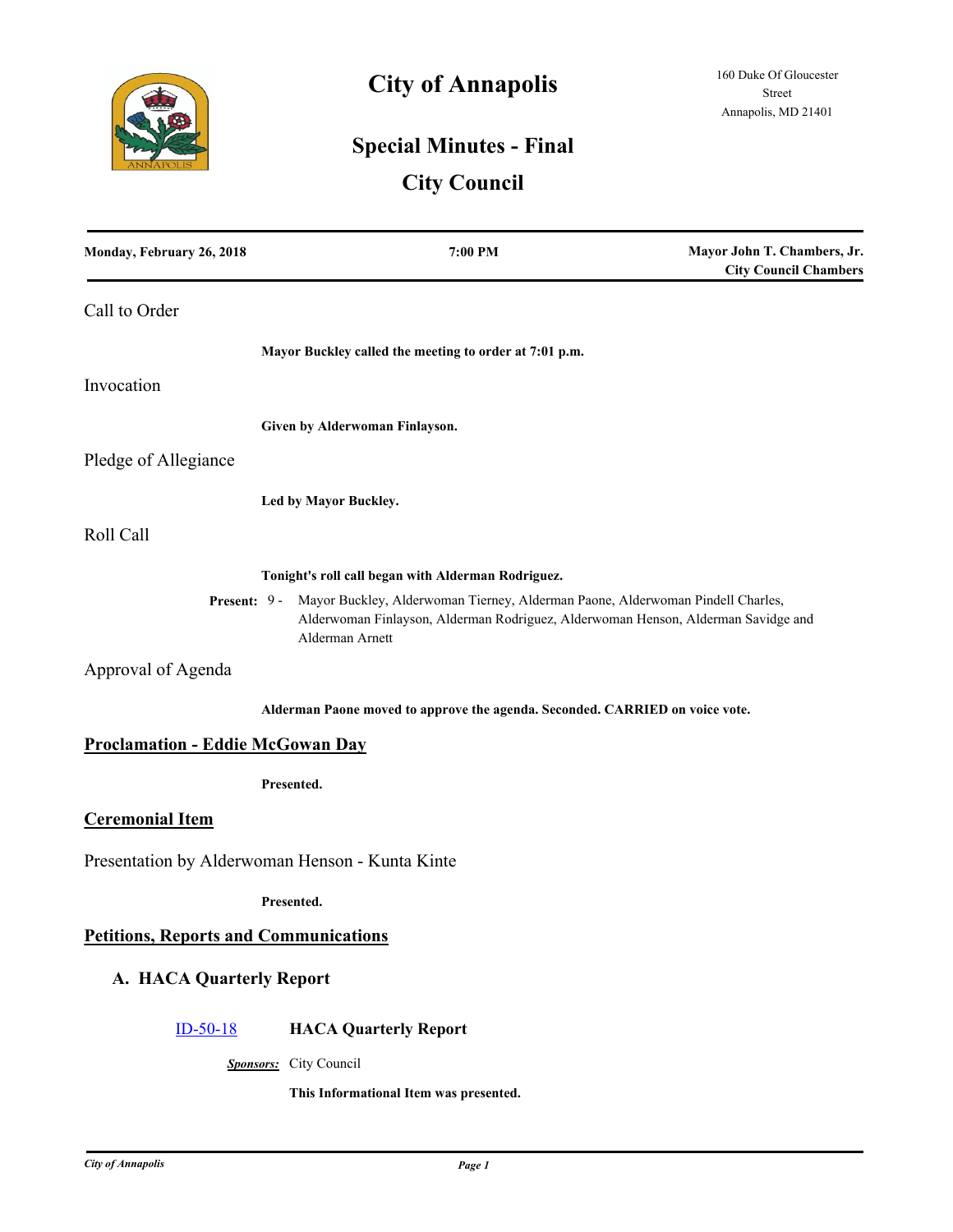# **B. Reports by Committee**

**Standing Committee Dates: 2/28/18 Finance Committee Meeting When:10:30 AM - 12:30 PM 3/5/18 Public Safety Committee When:6:00 PM - 7:30 PM 3/8/18 Economic Matters Committee When:3:00 PM - 4:30 PM 3/8/18 Transportation Committee When:6:00 PM - 7:30 PM**

## **C. Comments by the General Public**

*Kevin Sullivan, 7 Cumberland Court, Annapolis, Maryland 21401 spoke on the Historic Preservation Commission's Ruling, 12 years of a law suit, City of Annapolis Law Department, living in his home for 38 years, 17 code violations supported by the Law Office, preservation in the Cumberland Court area, requested a change in leadership of the Historic Preservation Commission and the Civil Servant Employees.*

*John Scherfel, 88 Maryland Avenue, Annapolis, Maryland 21401 representing Mr. Scherfel's Men's Clothing and President of Maryland Avenue (tape) spoke on insulation of cameras on Maryland Avenue, public perception, tickets having a chilling effect on customers and the possibility of ending business on Maryland Avenue.* 

*Joel Bunker, 1804 Bay Ridge, Avenue, Annapolis, Maryland 21403 spoke on the presentation from the Housing Authority of the City of Annapolis "HACA", residents of Ward 7, the proposed installation of cameras on Maryland Avenue, affordable housing and vouchers for section 8 and creating communities.* 

Joe Fleming, 37 Maryland Avenue, Annapolis, Maryland 21401 representing Jo Fleming *Contemporary Art spoke in support of John Scherfel's Comments.*

*Carmen Laller, 53 Maryland Avenue, Annapolis, Maryland 21401 representing the Annapolis Bookstore the proposed installation of cameras on Maryland Avenue and being afraid of being photographed.*

*Lisa Quina, 65 Maryland Avenue, Annapolis, Maryland 21401 resenting Barefoot Dwelling spoke in support of the statement from Joel Bunker.*

*Joanna Young, 69 Maryland Avenue, Annapolis, Maryland 21401Evergreen Antiques and True Vintage spoke on the proposed installation of cameras on Maryland Avenue.*

*Jinny Amundsen, 35 Maryland Avenue, Annapolis, Maryland 21401 representing Old Fox Books spoke on the proposed installation of cameras on Maryland Avenue.*

*Jeff Hornberger, 41 Maryland Avenue, Annapolis, Maryland 21401 representing 47 Maryland Avenue spoke on the parking issues on Maryland Avenue, SP +, Naval Academy Graduate and working with the residents.* 

*Peter Cane, 11 Shipwright Street, Annapolis, Maryland 21401 spoke on HACA Meeting with Joe Fleece, the Trump Administration, the removal of funding, the Rental Assistance Demonstration (RAD), oversight and transparency, low income coalition and laws and regulations.*

*Elva Thompson, 92 Maryland Avenue, Annapolis, Maryland 21401 spoke on the media parking on Maryland Avenue.*

*Mary Adams, 14 Prince Charles Place, Annapolis, Maryland 21401 spoke on parking on Maryland Avenue, signs directing people to Maryland Avenue and shopping on line.*

#### **Mayor Buckley declared comments by the general public closed.**

# **D. Update from the Mayor**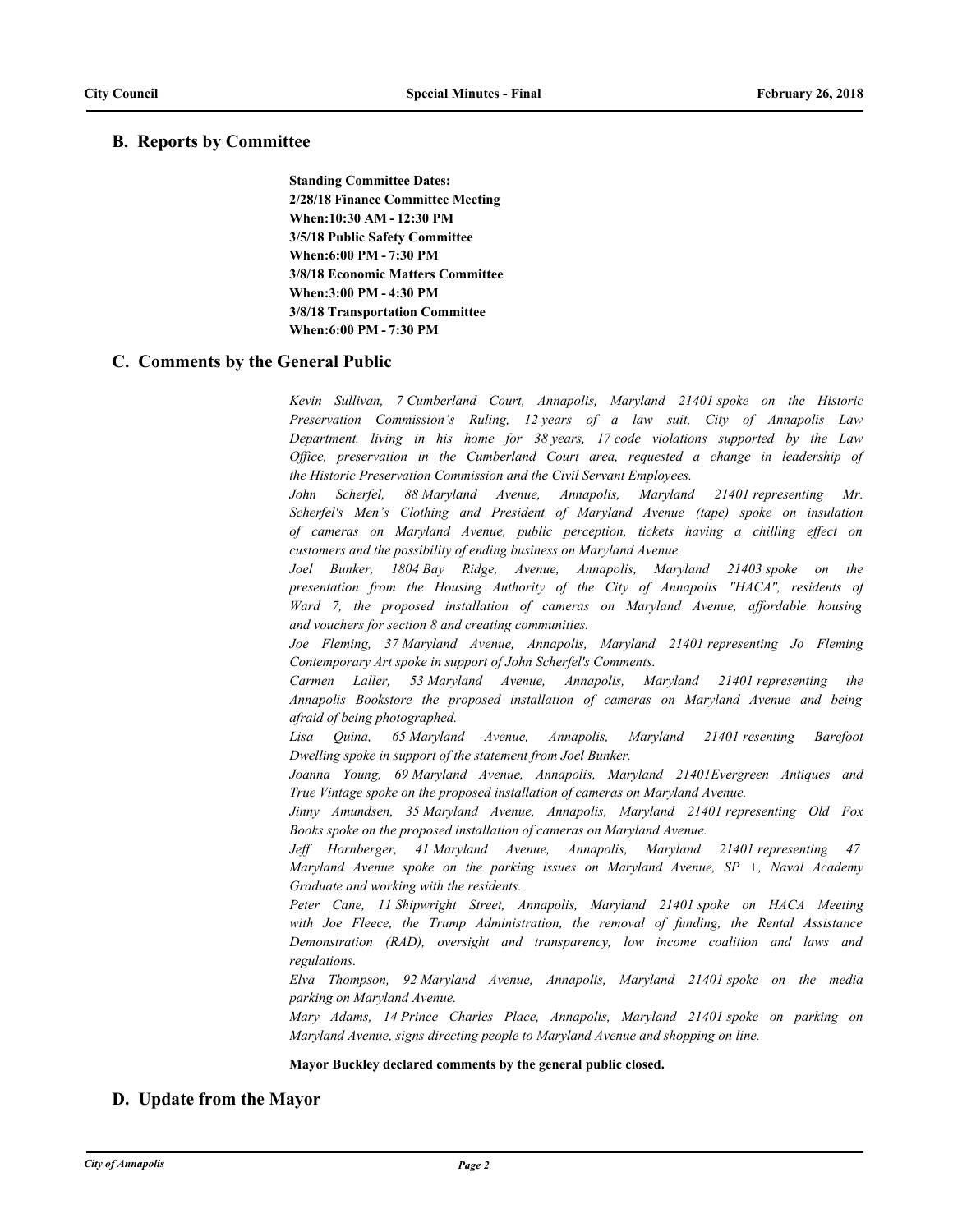#### *Topics:*

*Beverly J. Wilbourn, Executive Director/CEO - Housing Authority of the City of Annapolis - Thank you Chief Stoke as Acting City Manager - Thank you*

**Mayor Buckley presented his biweekly update:**

## **Consent Calendar**

## **Approval of the Consent Calendar**

#### **A motion was made by Alderman Arnett to approve the Consent Calendar.The motion carried:unanimously**

- **Aye:** Mayor Buckley, Alderwoman Tierney, Alderwoman Pindell Charles, Alderwoman Finlayson, Alderman Rodriguez, Alderwoman Henson, Alderman Savidge and Alderman Arnett Ave:  $8 -$
- **Abstain:** 1 Alderman Paone

## **Consent Calendar**

# [GT-12-18](http://annapolismd.legistar.com/gateway.aspx?m=l&id=/matter.aspx?key=3528) **Transfer From: Watershed Restoration Fund Balance Transfer To: Watershed Restoration Contract Services**

**A motion was made by Alderman Arnett to approve the Consent Calendar.The motion carried:unanimously**

- **Aye:** Mayor Buckley, Alderwoman Tierney, Alderwoman Pindell Charles, Alderwoman Finlayson, Alderman Rodriguez, Alderwoman Henson, Alderman Savidge and Alderman Arnett Aye: 8 -
- **Abstain:** 1 Alderman Paone

# **First Readers**

- [O-9-18](http://annapolismd.legistar.com/gateway.aspx?m=l&id=/matter.aspx?key=3511) **Sign Regulations Temporary Signs For the purpose of amending the standards concerning temporary signs for community or civic projects or special events; and matters generally relating to regulation of temporary signs.**
	- *Sponsors:* City Council and Arnett
		- Aye: 8 Mayor Buckley, Alderwoman Tierney, Alderwoman Pindell Charles, Alderwoman Finlayson, Alderman Rodriguez, Alderwoman Henson, Alderman Savidge and Alderman Arnett
		- **Abstain:** 1 Alderman Paone

**Mayor Buckley referred to the Planning Commission.**

**Mayor Buckley referred to the Rules & City Government Committee.**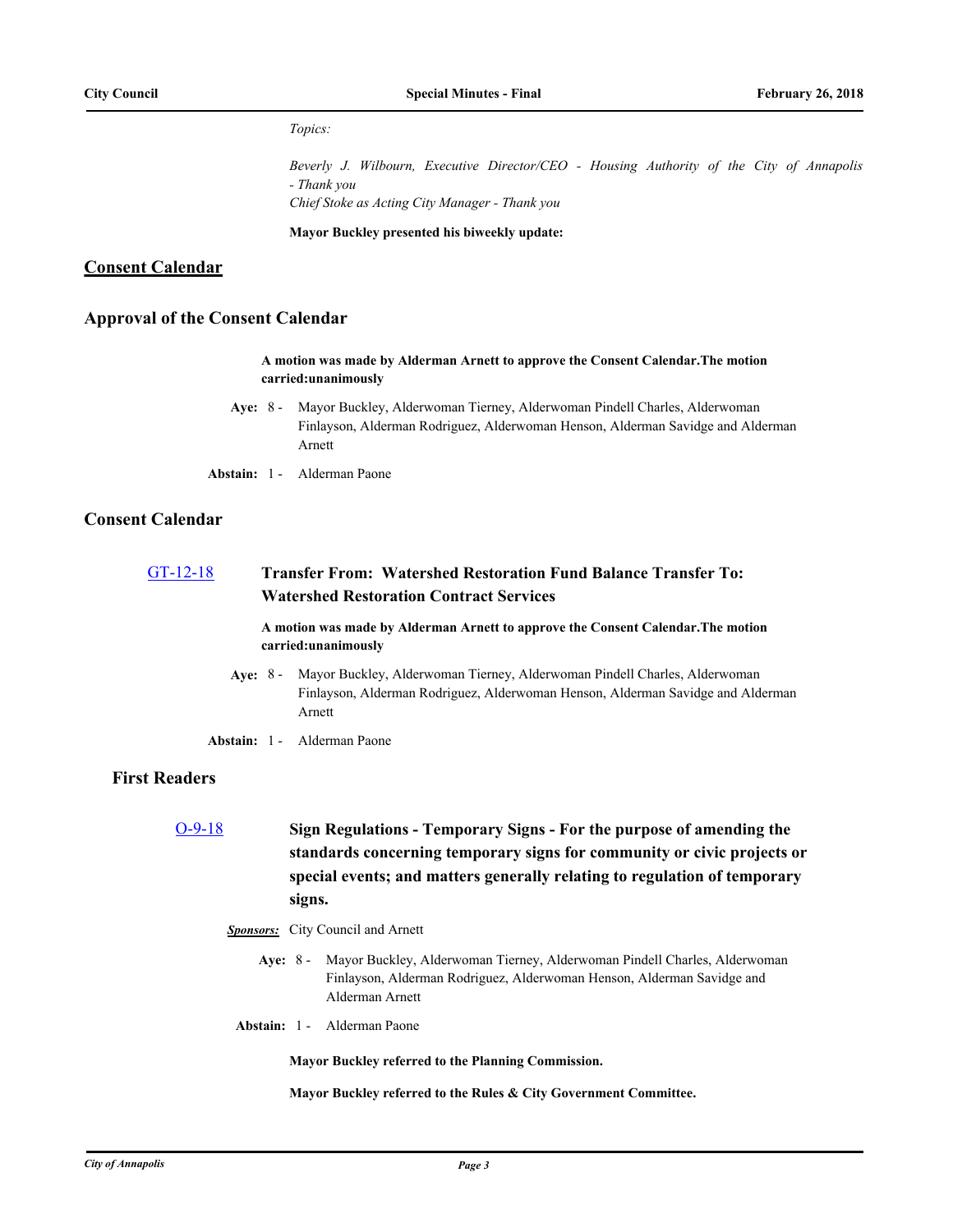| $O-10-18$         | Police Advisory Board - For the purpose of establishing the Police<br>Advisory Board; authorizing the powers and duties of the Board; and<br>matters generally relating to the Police Advisory Board.                                                                                                                                                                                                                                                                                                                                                     |
|-------------------|-----------------------------------------------------------------------------------------------------------------------------------------------------------------------------------------------------------------------------------------------------------------------------------------------------------------------------------------------------------------------------------------------------------------------------------------------------------------------------------------------------------------------------------------------------------|
|                   | <b>Sponsors:</b> Pindell Charles                                                                                                                                                                                                                                                                                                                                                                                                                                                                                                                          |
| Ave: $8-$         | Mayor Buckley, Alderwoman Tierney, Alderwoman Pindell Charles, Alderwoman<br>Finlayson, Alderman Rodriguez, Alderwoman Henson, Alderman Savidge and<br>Alderman Arnett                                                                                                                                                                                                                                                                                                                                                                                    |
|                   | Abstain: 1 - Alderman Paone                                                                                                                                                                                                                                                                                                                                                                                                                                                                                                                               |
|                   | Mayor Buckley referred to the Public Safety Committee.                                                                                                                                                                                                                                                                                                                                                                                                                                                                                                    |
|                   | Mayor Buckley referred to the Rules & City Government Committee.                                                                                                                                                                                                                                                                                                                                                                                                                                                                                          |
| O-11-18           | <b>Stanton Center Lease Agreement - Anne Arundel Workforce</b><br>Development Corporation - For the purpose of approving the lease for<br>certain City-owned space in the Stanton Center to Anne Arundel<br>Workforce Development Corporation; and matters generally relating to<br>said lease of City-owned property.                                                                                                                                                                                                                                    |
|                   | Sponsors: Buckley and Pindell Charles                                                                                                                                                                                                                                                                                                                                                                                                                                                                                                                     |
| Ave: $8-$         | Mayor Buckley, Alderwoman Tierney, Alderwoman Pindell Charles, Alderwoman<br>Finlayson, Alderman Rodriguez, Alderwoman Henson, Alderman Savidge and<br>Alderman Arnett                                                                                                                                                                                                                                                                                                                                                                                    |
|                   | Abstain: 1 - Alderman Paone                                                                                                                                                                                                                                                                                                                                                                                                                                                                                                                               |
|                   | Mayor Buckley referred to the Finance Committee.                                                                                                                                                                                                                                                                                                                                                                                                                                                                                                          |
|                   | Mayor Buckley referred to the Rules & City Government Committee.                                                                                                                                                                                                                                                                                                                                                                                                                                                                                          |
| $O-12-18$         | Boards, Commissions, Committees and Authorities - Attendance at<br>Meetings - For the purpose of permitting members of certain Boards,<br><b>Commissions, Committees and Authorities to attend meetings via</b><br>telephone conference; limiting the attendance of members via telephone<br>conference to non-quasi-judicial government units; permitting attendance<br>by a member via telephone conference to count toward the meeting<br>quorum; and matters generally relating to permitting certain meeting<br>attendance via telephone conference. |
| Sponsors: Buckley |                                                                                                                                                                                                                                                                                                                                                                                                                                                                                                                                                           |
| Aye: $8 -$        | Mayor Buckley, Alderwoman Tierney, Alderwoman Pindell Charles, Alderwoman                                                                                                                                                                                                                                                                                                                                                                                                                                                                                 |

- Finlayson, Alderman Rodriguez, Alderwoman Henson, Alderman Savidge and Alderman Arnett
- **Abstain:** 1 Alderman Paone

**Mayor buckley referred to the Rules & City Government Committee.**

# **Second Readers**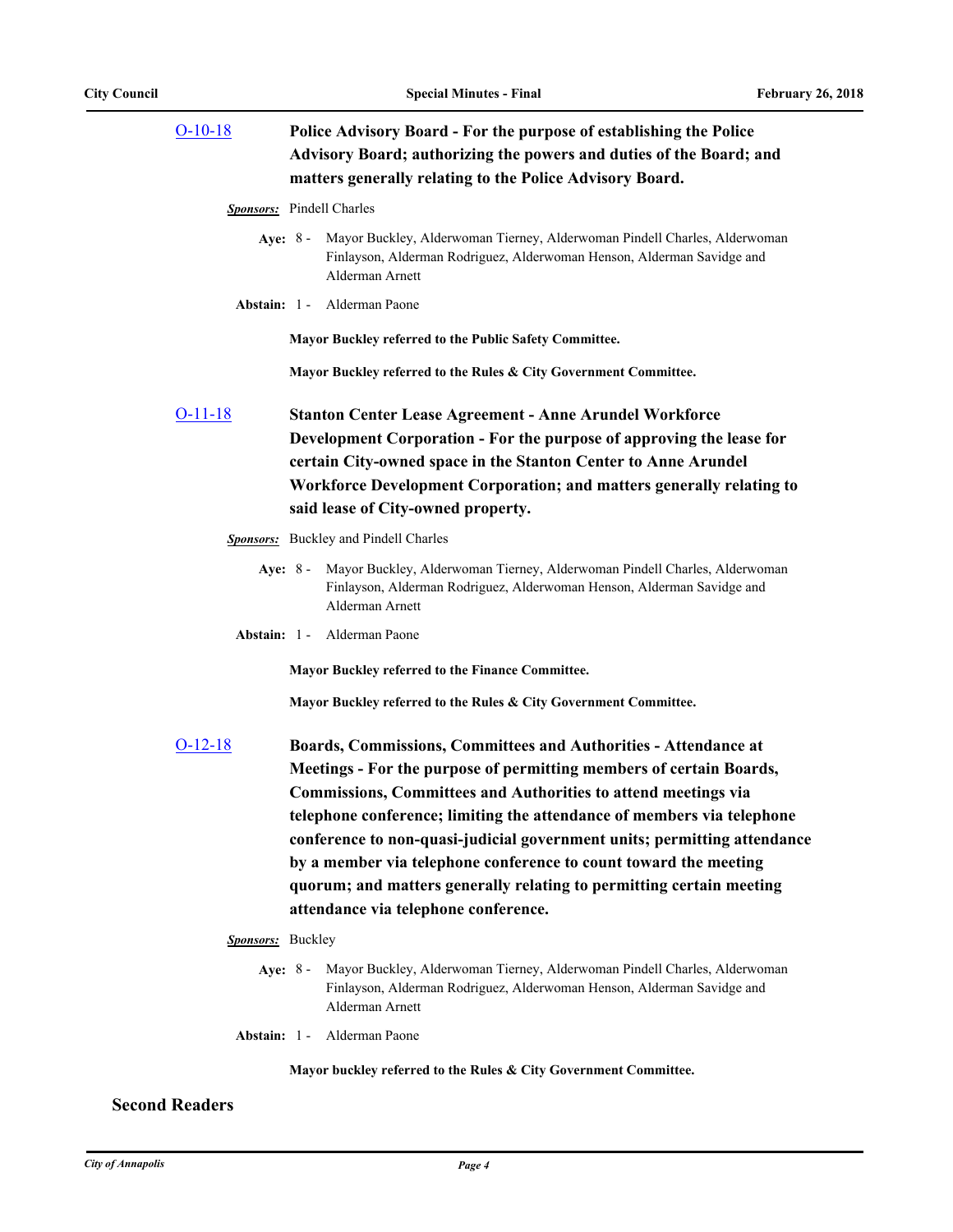[O-2-18](http://annapolismd.legistar.com/gateway.aspx?m=l&id=/matter.aspx?key=3437) **Water Service Agreement - MidAtlantic IRA, LLC - For the purpose of authorizing a water service agreement providing for the extension of City water service to 3032 Arundel on the Bay Road located in Anne Arundel County; and matters generally relating to providing said water service outside the City limits.**

#### *Sponsors:* Buckley

- Aye: 8 Mayor Buckley, Alderwoman Tierney, Alderwoman Pindell Charles, Alderwoman Finlayson, Alderman Rodriguez, Alderwoman Henson, Alderman Savidge and Alderman Arnett
- **Abstain:** 1 Alderman Paone

# [R-5-18](http://annapolismd.legistar.com/gateway.aspx?m=l&id=/matter.aspx?key=3489) **Opposing Oil and Gas Development Off Maryland's Shores - For the purpose of expressing the City of Annapolis's opposition to offshore oil and gas drilling and exploration activities, including seismic air gun blasting.**

#### *Sponsors:* Savidge

- **Aye:** Mayor Buckley, Alderwoman Tierney, Alderwoman Pindell Charles, Alderwoman Finlayson, Alderman Rodriguez, Alderwoman Henson, Alderman Savidge and Alderman Arnett Aye: 8 -
- **Abstain:** 1 Alderman Paone

# [R-6-18](http://annapolismd.legistar.com/gateway.aspx?m=l&id=/matter.aspx?key=3497) **Itinerant Merchant Sales in the Historic District - 2018 - For the purpose of authorizing hawker, peddler, and itinerant merchant sales in the Historic District in conjunction with certain special events during calendar year 2018.**

#### *Sponsors:* Tierney

- **Aye:** Mayor Buckley, Alderwoman Tierney, Alderwoman Pindell Charles, Alderwoman Finlayson, Alderman Rodriguez, Alderwoman Henson, Alderman Savidge and Alderman Arnett Aye: 8 -
- **Abstain:** 1 Alderman Paone

# [R-7-18](http://annapolismd.legistar.com/gateway.aspx?m=l&id=/matter.aspx?key=3498) **City Sponsored Special Events in Fiscal Year 2019 - For the purpose of identifying City Sponsored Special Events and waiving certain related City Fees during Fiscal Year 2019.**

- *Sponsors:* Tierney
	- Aye: 8 Mayor Buckley, Alderwoman Tierney, Alderwoman Pindell Charles, Alderwoman Finlayson, Alderman Rodriguez, Alderwoman Henson, Alderman Savidge and Alderman Arnett
	- **Abstain:** 1 Alderman Paone

# **End of Consent Calendar**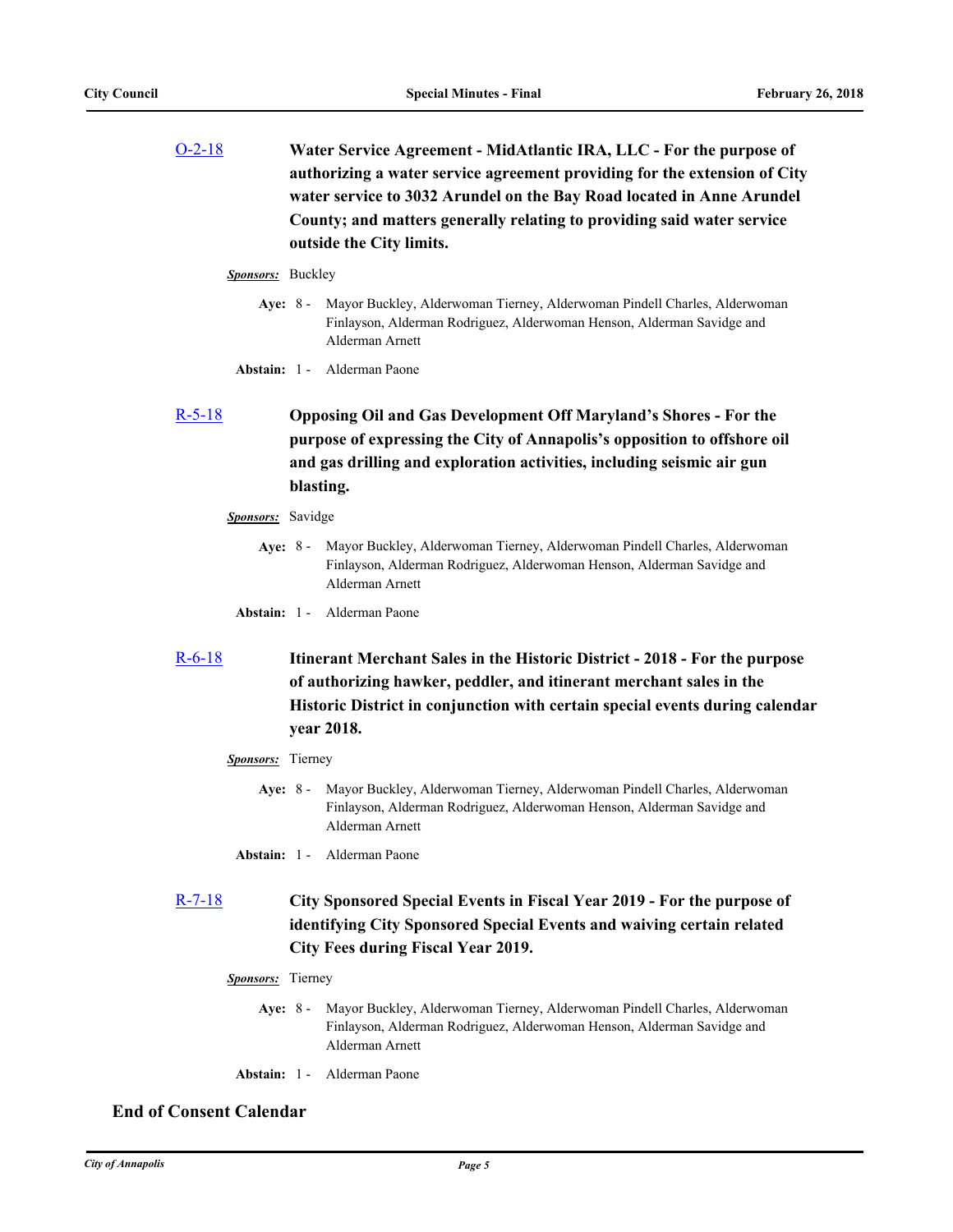## **Public Hearings**

[O-7-18](http://annapolismd.legistar.com/gateway.aspx?m=l&id=/matter.aspx?key=3507) **Board of Port Wardens - Appeals - For the purpose of clarifying the appropriate procedure for an appeal of a decision of the Board of Port Wardens; making minor technical corrections to the rules of procedure for any such appeal; and matters generally relating to appealing a decision of the Board of Port Wardens.**

## *Sponsors:* Arnett

*No one from the general public spoke in favor of or in opposition to the ordinance.*

**Mayor Buckley declared the public hearing closed.**

### **Legislative Action**

## **Second Readers**

[O-1-18](http://annapolismd.legistar.com/gateway.aspx?m=l&id=/matter.aspx?key=3453) **Public Ethics and Financial Disclosure - For the purpose of updating and amending the Ethics Code of Annapolis pursuant to the passage of HB 1386, effective October 1, 2017 and HB 879, effective January 1, 2019; clarifying certain definitions; ensuring City officials and employees are aware of their responsibilities pursuant to the Ethics Code; extending conflict of interest provisions to include lobbyists; amending the use of prestige of office restrictions; changing current policy regarding the reviewing and copying of financial disclosure statements by the public; removing the Alcoholic Beverage Control Board members from the financial disclosure filing requirements in accordance with recently enacted state law; making minor editorial changes; and matters generally relating to updating and amending the Ethics Code.**

*Sponsors:* Buckley and Paone

*Chair Dolezal and Vice Chair Chase were present and answered questions from council.*

**Alderman Arnett moved to adopt O-1-18 on second reader. Seconded. .**

**Alderman Paone moved to amend O-1-18 as follows: AMENDMENT #1 Page 6, line 30, insert "4. A former regulated lobbyist who becomes a public official or employee may not participate in a case, contract, or other specific matter as a public official or employee for one calendar year after the termination of the registration of the former regulated lobbyist if the former regulated lobbyist previously assisted or represented another party for compensation in the matter. This subparagraph does not apply to an individual who is a public official or a member of a board or commission." Page 6, line 31 substitute "34" with "35" AMENDMENT #2 Page 7, line 27, after "office," delete "a former member of the City Council", insert "the former official" AMENDMENT #3 Page 7, lines 30-36, delete "3.A former regulated lobbyist who becomes a public official or employee may not participate in a case, contract, or other specific matter as a public official**